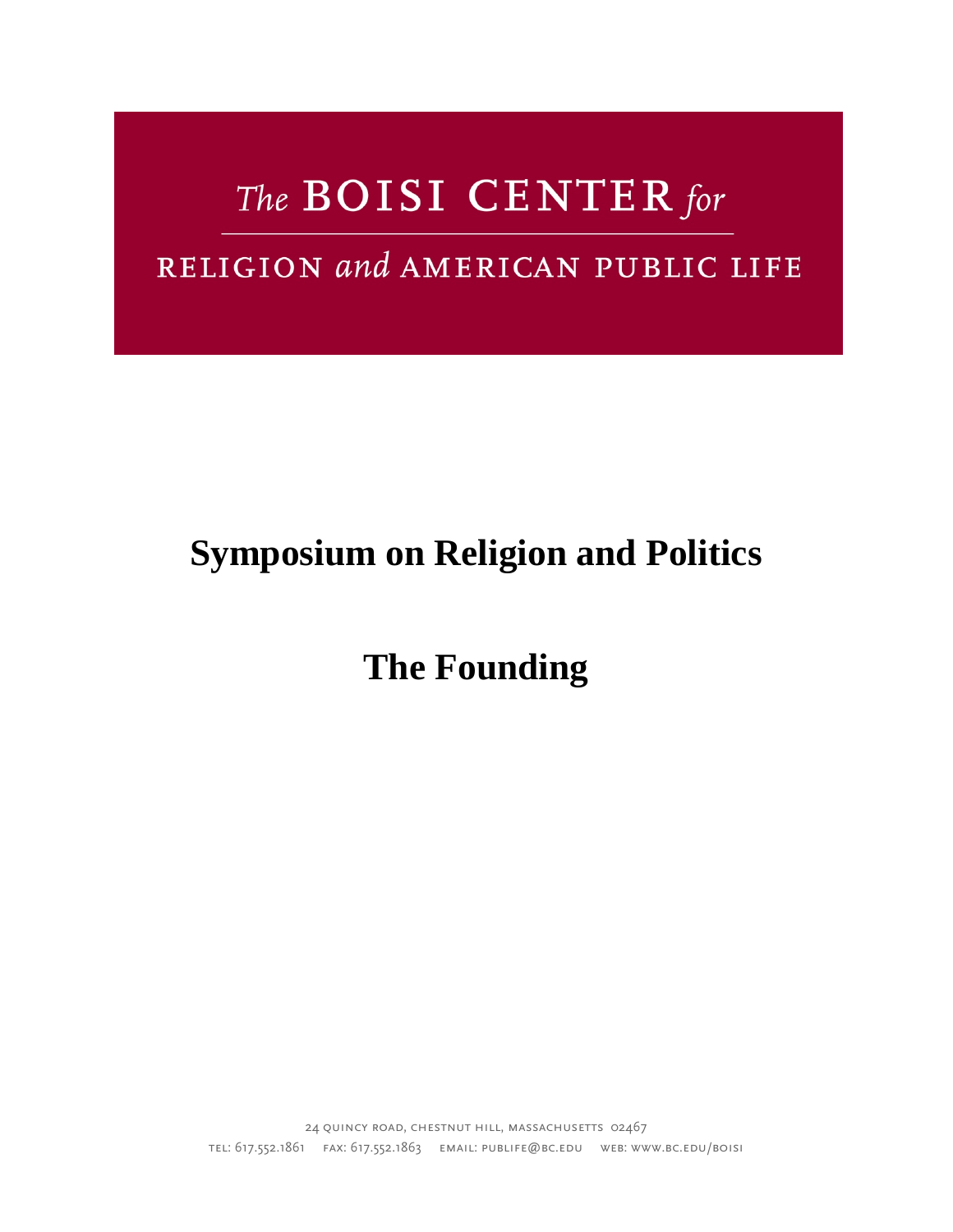## **Fall 2010 Symposium on Religion and Politics**

### **Session 1: The Founding**

## Table of Contents

| <b>The Declaration of Independence</b><br>$(1776)$ (Read first two paragraphs.)        |    |
|----------------------------------------------------------------------------------------|----|
| <b>Memorial and Remonstrance against Religious Assessments</b><br>James Madison (1785) |    |
| <b>The Virginia Act for Establishing Religious Freedom</b><br>Thomas Jefferson (1786)  | 9  |
| <b>The First Amendment to the Constitution as Ratified by the States</b><br>(1791)     | 11 |
| <b>Letter to the Danbury Baptists</b><br>Thomas Jefferson (1802)                       | 14 |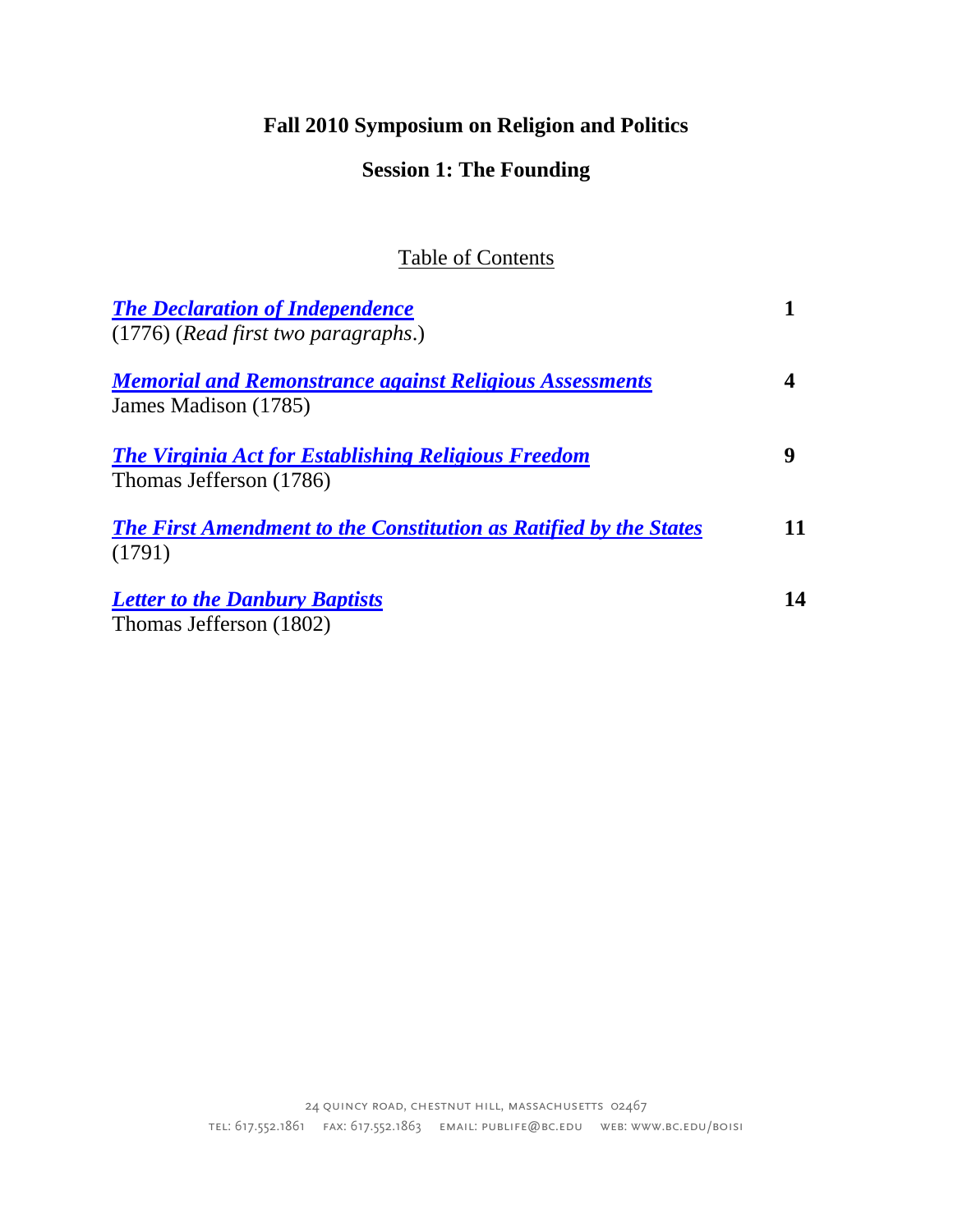### THE U.S. NATIONAL ARCHIVES & RECORDS ADMINISTRATION www.archives.gov Content 26, 2010

### **The Declaration of Independence: A Transcription**

#### **IN CONGRESS, July 4, 1776.**

#### **The unanimous Declaration of the thirteen united States of America,**

When in the Course of human events, it becomes necessary for one people to dissolve the political bands which have connected them with another, and to assume among the powers of the earth, the separate and equal station to which the Laws of Nature and of Nature's God entitle them, a decent respect to the opinions of mankind requires that they should declare the causes which impel them to the separation.

We hold these truths to be self-evident, that all men are created equal, that they are endowed by their Creator with certain unalienable Rights, that among these are Life, Liberty and the pursuit of Happiness.--That to secure these rights, Governments are instituted among Men, deriving their just powers from the consent of the governed, --That whenever any Form of Government becomes destructive of these ends, it is the Right of the People to alter or to abolish it, and to institute new Government, laying its foundation on such principles and organizing its powers in such form, as to them shall seem most likely to effect their Safety and Happiness. Prudence, indeed, will dictate that Governments long established should not be changed for light and transient causes; and accordingly all experience hath shewn, that mankind are more disposed to suffer, while evils are sufferable, than to right themselves by abolishing the forms to which they are accustomed. But when a long train of abuses and usurpations, pursuing invariably the same Object evinces a design to reduce them under absolute Despotism, it is their right, it is their duty, to throw off such Government, and to provide new Guards for their future security.--Such has been the patient sufferance of these Colonies; and such is now the necessity which constrains them to alter their former Systems of Government. The history of the present King of Great Britain is a history of repeated injuries and usurpations, all having in direct object the establishment of an absolute Tyranny over these States. To prove this, let Facts be submitted to a candid world.

He has refused his Assent to Laws, the most wholesome and necessary for the public good. He has forbidden his Governors to pass Laws of immediate and pressing importance, unless suspended in their operation till his Assent should be obtained; and when so suspended, he has utterly neglected to attend to them.

He has refused to pass other Laws for the accommodation of large districts of people, unless those people would relinquish the right of Representation in the Legislature, a right inestimable to them and formidable to tyrants only.

He has called together legislative bodies at places unusual, uncomfortable, and distant from the depository of their public Records, for the sole purpose of fatiguing them into compliance with his measures.

He has dissolved Representative Houses repeatedly, for opposing with manly firmness his invasions on the rights of the people.

He has refused for a long time, after such dissolutions, to cause others to be elected; whereby the Legislative powers, incapable of Annihilation, have returned to the People at large for their exercise; the State remaining in the mean time exposed to all the dangers of invasion from without, and convulsions within.

He has endeavoured to prevent the population of these States; for that purpose obstructing the Laws for Naturalization of Foreigners; refusing to pass others to encourage their migrations hither, and raising the conditions of new Appropriations of Lands.

He has obstructed the Administration of Justice, by refusing his Assent to Laws for establishing Judiciary powers.

He has made Judges dependent on his Will alone, for the tenure of their offices, and the amount and payment of their salaries.

He has erected a multitude of New Offices, and sent hither swarms of Officers to harrass our people, and eat out their substance.

He has kept among us, in times of peace, Standing Armies without the Consent of our legislatures. He has affected to render the Military independent of and superior to the Civil power.

He has combined with others to subject us to a jurisdiction foreign to our constitution, and unacknowledged by our laws; giving his Assent to their Acts of pretended Legislation: For Quartering large bodies of armed troops among us:

For protecting them, by a mock Trial, from punishment for any Murders which they should commit on the Inhabitants of these States:

For cutting off our Trade with all parts of the world:

For imposing Taxes on us without our Consent: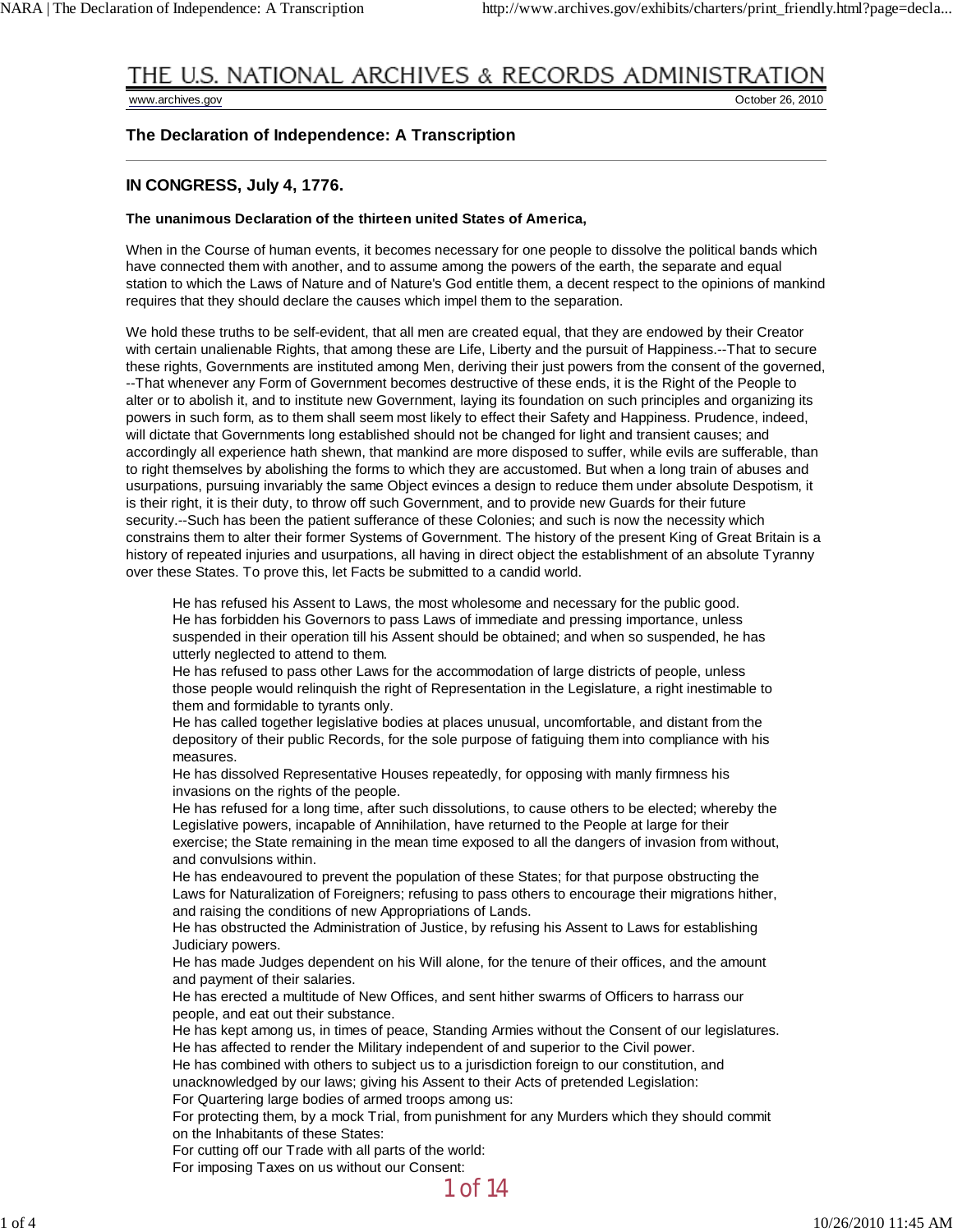For depriving us in many cases, of the benefits of Trial by Jury:

For transporting us beyond Seas to be tried for pretended offences

For abolishing the free System of English Laws in a neighbouring Province, establishing therein an Arbitrary government, and enlarging its Boundaries so as to render it at once an example and fit instrument for introducing the same absolute rule into these Colonies:

For taking away our Charters, abolishing our most valuable Laws, and altering fundamentally the Forms of our Governments:

For suspending our own Legislatures, and declaring themselves invested with power to legislate for us in all cases whatsoever.

He has abdicated Government here, by declaring us out of his Protection and waging War against us.

He has plundered our seas, ravaged our Coasts, burnt our towns, and destroyed the lives of our people.

He is at this time transporting large Armies of foreign Mercenaries to compleat the works of death, desolation and tyranny, already begun with circumstances of Cruelty & perfidy scarcely paralleled in the most barbarous ages, and totally unworthy the Head of a civilized nation.

He has constrained our fellow Citizens taken Captive on the high Seas to bear Arms against their Country, to become the executioners of their friends and Brethren, or to fall themselves by their Hands.

He has excited domestic insurrections amongst us, and has endeavoured to bring on the inhabitants of our frontiers, the merciless Indian Savages, whose known rule of warfare, is an undistinguished destruction of all ages, sexes and conditions.

In every stage of these Oppressions We have Petitioned for Redress in the most humble terms: Our repeated Petitions have been answered only by repeated injury. A Prince whose character is thus marked by every act which may define a Tyrant, is unfit to be the ruler of a free people.

Nor have We been wanting in attentions to our Brittish brethren. We have warned them from time to time of attempts by their legislature to extend an unwarrantable jurisdiction over us. We have reminded them of the circumstances of our emigration and settlement here. We have appealed to their native justice and magnanimity, and we have conjured them by the ties of our common kindred to disavow these usurpations, which, would inevitably interrupt our connections and correspondence. They too have been deaf to the voice of justice and of consanguinity. We must, therefore, acquiesce in the necessity, which denounces our Separation, and hold them, as we hold the rest of mankind, Enemies in War, in Peace Friends.

We, therefore, the Representatives of the united States of America, in General Congress, Assembled, appealing to the Supreme Judge of the world for the rectitude of our intentions, do, in the Name, and by Authority of the good People of these Colonies, solemnly publish and declare, That these United Colonies are, and of Right ought to be Free and Independent States; that they are Absolved from all Allegiance to the British Crown, and that all political connection between them and the State of Great Britain, is and ought to be totally dissolved; and that as Free and Independent States, they have full Power to levy War, conclude Peace, contract Alliances, establish Commerce, and to do all other Acts and Things which Independent States may of right do. And for the support of this Declaration, with a firm reliance on the protection of divine Providence, we mutually pledge to each other our Lives, our Fortunes and our sacred Honor.

*The 56 signatures on the Declaration appear in the positions indicated:*

**Column 1 Georgia:** Button Gwinnett Lyman Hall George Walton

**Column 2 North Carolina:** William Hooper Joseph Hewes John Penn **South Carolina:** Edward Rutledge Thomas Heyward, Jr. Thomas Lynch, Jr. Arthur Middleton

### **Column 3**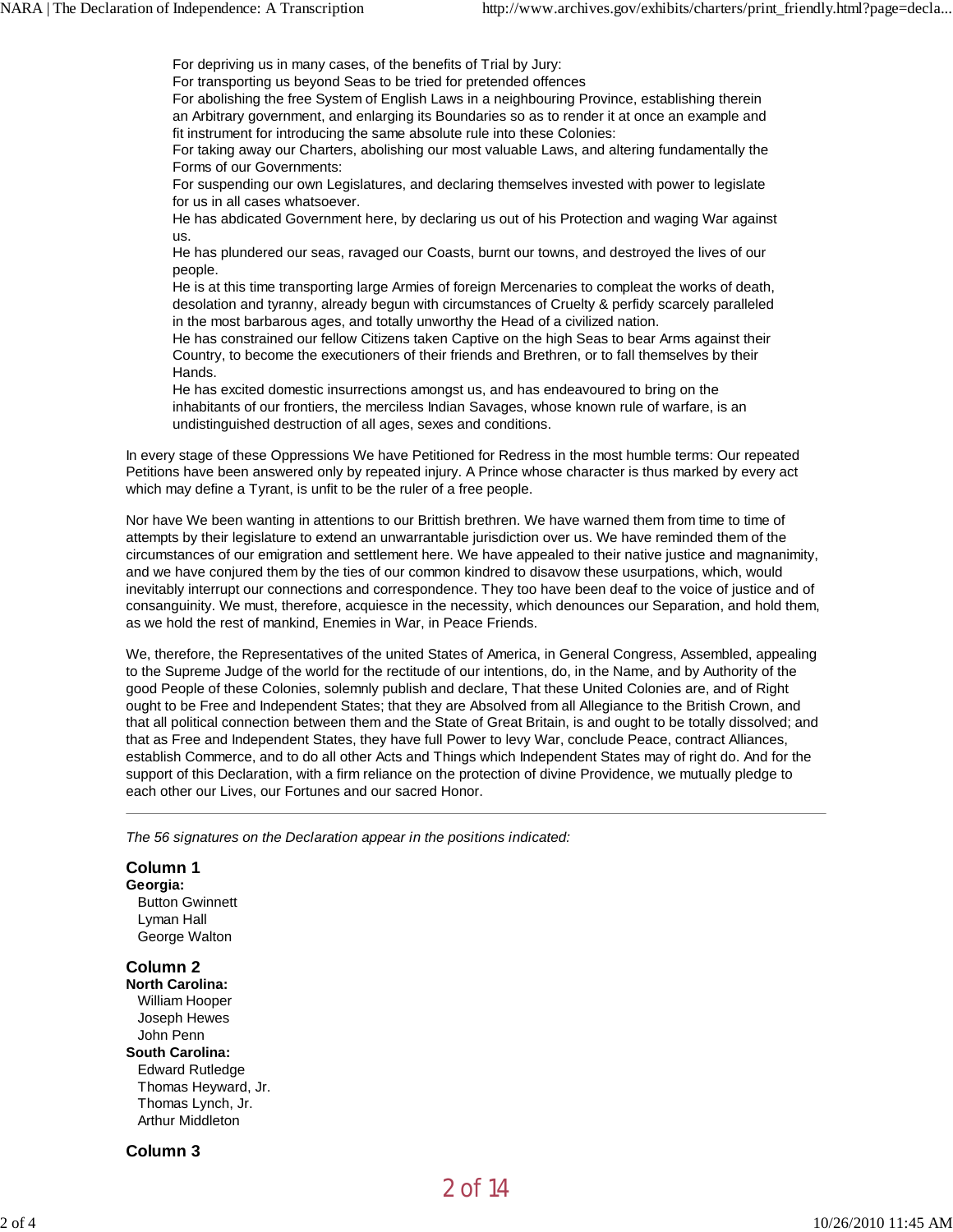**Massachusetts:**

NARA | The Declaration of Independence: A Transcription http://www.archives.gov/exhibits/charters/print\_friendly.html?page=decla...

John Hancock **Maryland:** Samuel Chase William Paca Thomas Stone Charles Carroll of Carrollton **Virginia:** George Wythe Richard Henry Lee Thomas Jefferson Benjamin Harrison Thomas Nelson, Jr. Francis Lightfoot Lee Carter Braxton **Column 4 Pennsylvania:** Robert Morris Benjamin Rush Benjamin Franklin John Morton George Clymer James Smith George Taylor James Wilson George Ross **Delaware:** Caesar Rodney George Read Thomas McKean **Column 5 New York:** William Floyd Philip Livingston Francis Lewis Lewis Morris **New Jersey:** Richard Stockton John Witherspoon Francis Hopkinson John Hart Abraham Clark **Column 6 New Hampshire:** Josiah Bartlett William Whipple **Massachusetts:** Samuel Adams John Adams Robert Treat Paine Elbridge Gerry **Rhode Island:** Stephen Hopkins William Ellery **Connecticut:** Roger Sherman Samuel Huntington William Williams Oliver Wolcott **New Hampshire:** Matthew Thornton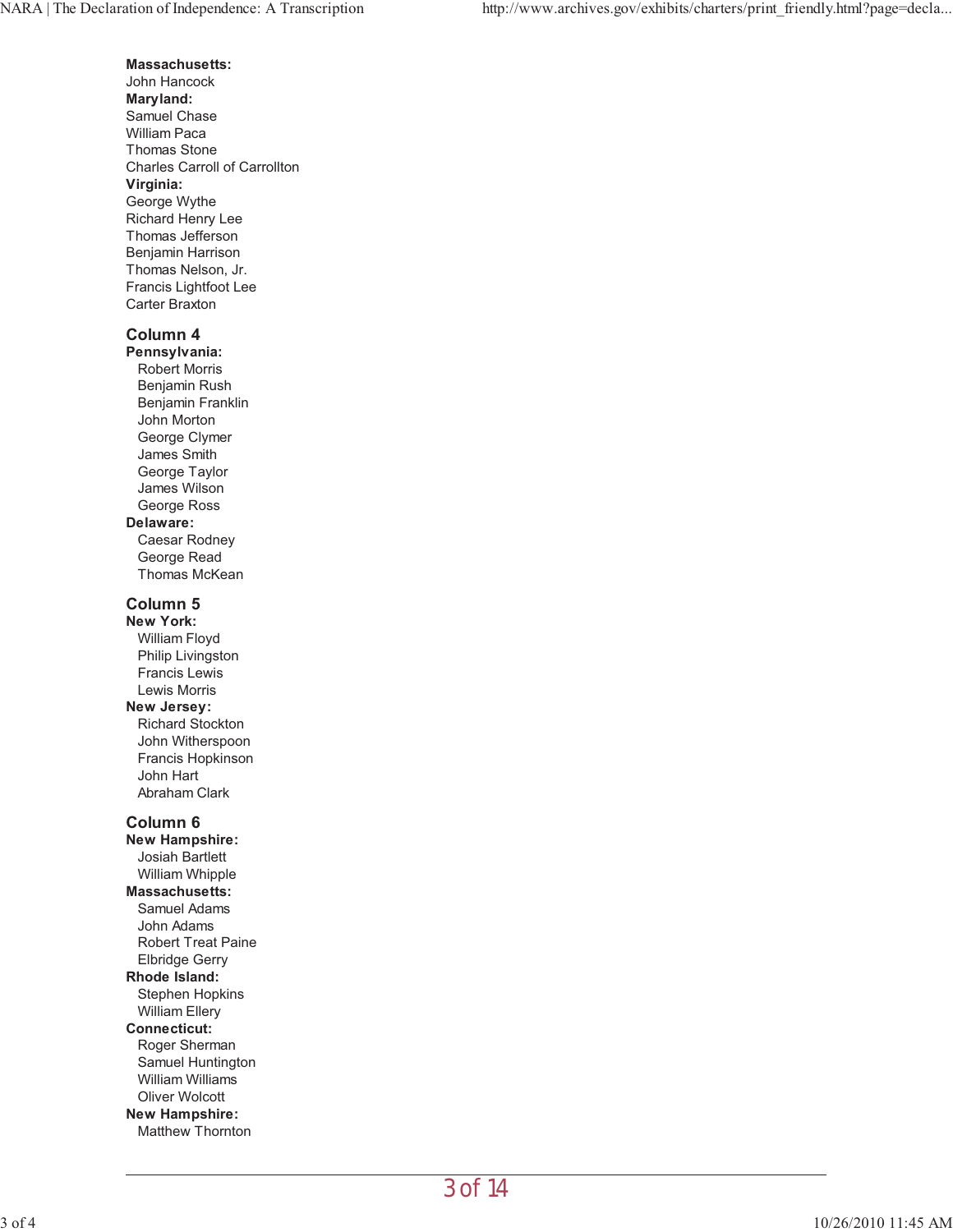

# **Amendment I (Religion)**

[Volume 5, Page 82]

**Document 43**

### **James Madison, Memorial and Remonstrance against Religious Assessments**

20 June 1785 *Papers 8:298--304*

### **To the Honorable the General Assembly of the Commonwealth of Virginia A Memorial and Remonstrance**

We the subscribers, citizens of the said Commonwealth, having taken into serious consideration, a Bill printed by order of the last Session of General Assembly, entitled "A Bill establishing a provision for Teachers of the Christian Religion," and conceiving that the same if finally armed with the sanctions of a law, will be a dangerous abuse of power, are bound as faithful members of a free State to remonstrate against it, and to declare the reasons by which we are determined. We remonstrate against the said Bill,

1. Because we hold it for a fundamental and undeniable truth, "that Religion or the duty which we owe to our Creator and the manner of discharging it, can be directed only by reason and conviction, not by force or violence." [Virginia Declaration of Rights, art. 16] The Religion then of every man must be left to the conviction and conscience of every man; and it is the right of every man to exercise it as these may dictate. This right is in its nature an unalienable right. It is unalienable, because the opinions of men, depending only on the evidence contemplated by their own minds cannot follow the dictates of other men: It is unalienable also, because what is here a right towards men, is a duty towards the Creator. It is the duty of every man to render to the Creator such homage and such only as he believes to be acceptable to him. This duty is precedent, both in order of time and in degree of obligation, to the claims of Civil Society. Before any man can be considered as a member of Civil Society, he must be considered as a subject of the Governour of the Universe: And if a member of Civil Society, who enters into any subordinate Association, must always do it with a reservation of his duty to the General Authority; much more must every man who becomes a member of any particular Civil Society, do it with a saving of his allegiance to the Universal Sovereign. We maintain therefore that in matters of Religion, no mans right is abridged by the institution of Civil Society and that Religion is wholly exempt from its cognizance. True it is, that no other rule exists, by which any question which may divide a Society, can be ultimately determined, but the will of the majority; but it is also true that the majority may trespass on the rights of the minority.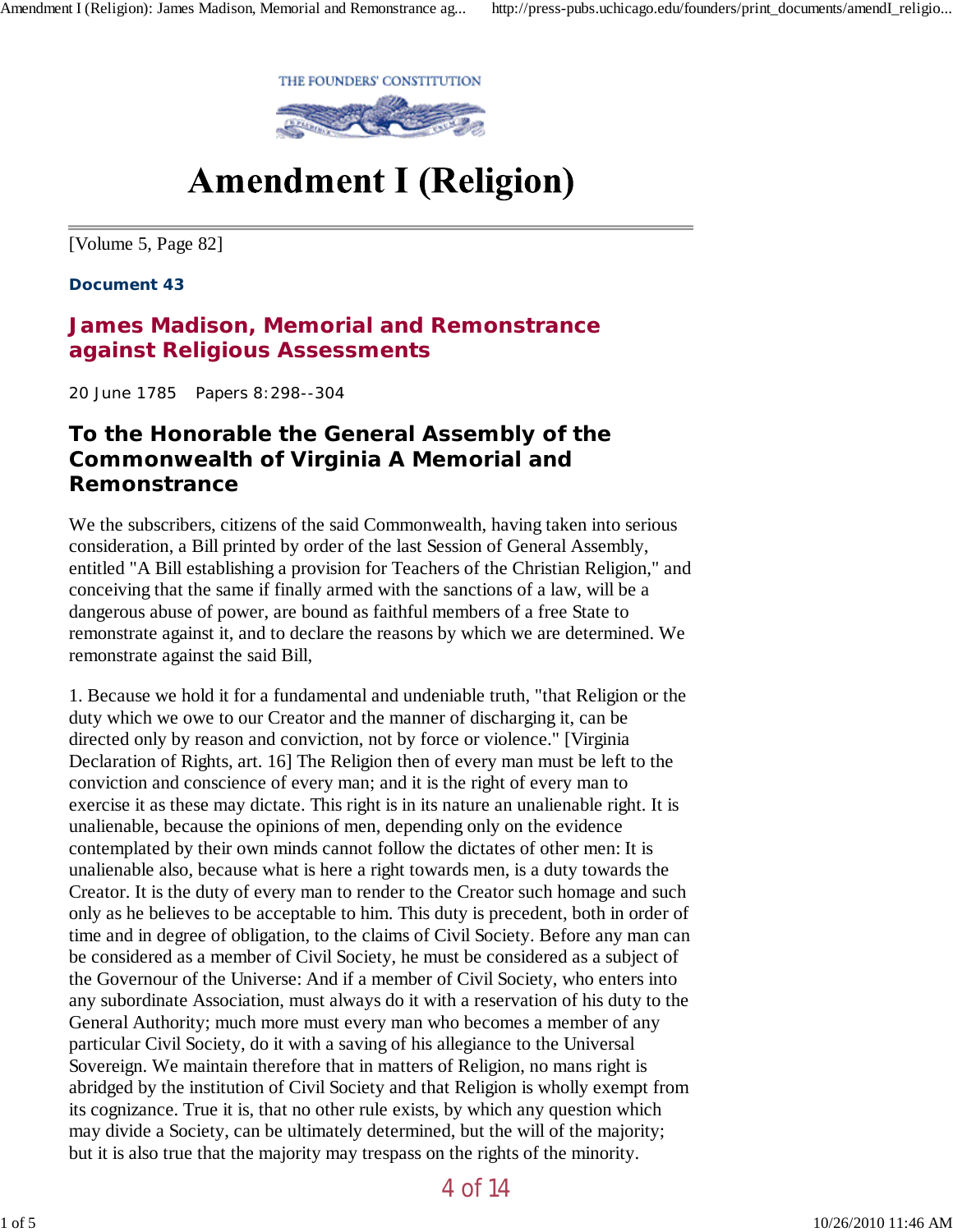2. Because if Religion be exempt from the authority of the Society at large, still less can it be subject to that of the Legislative Body. The latter are but the creatures and vicegerents of the former. Their jurisdiction is both derivative and limited: it is limited with regard to the co-ordinate departments, more necessarily is it limited with regard to the constituents. The preservation of a free Government requires not merely, that the metes and bounds which separate each department of power be invariably maintained; but more especially that neither of them be suffered to overleap the great Barrier which defends the rights of the people. The Rulers who are guilty of such an encroachment, exceed the commission from which they derive their authority, and are Tyrants. The People who submit to it are governed by laws made neither by themselves nor by an authority derived from them, and are slaves.

3. Because it is proper to take alarm at the first experiment on our liberties. We hold this prudent jealousy to be the first duty of Citizens, and one of the noblest characteristics of the late Revolution. The free men of America did not wait till usurped power had strengthened itself by exercise, and entangled the question in precedents. They saw all the consequences in the principle, and they avoided the consequences by denying the principle. We revere this lesson too much soon to forget it. Who does not see that the same authority which can establish Christianity, in exclusion of all other Religions, may establish with the same ease any particular sect of Christians, in exclusion of all other Sects? that the same authority which can force a citizen to contribute three pence only of his property for the support of any one establishment, may force him to conform to any other establishment in all cases whatsoever?

4. Because the Bill violates that equality which ought to be the basis of every law, and which is more indispensible, in proportion as the validity or expediency of any law is more liable to be impeached. If "all men are by nature equally free and independent," [Virginia Declaration of Rights, art. 1] all men are to be considered as entering into Society on equal conditions; as relinquishing no more, and therefore retaining no less, one than another, of their natural rights. Above all are they to be considered as retaining an "*equal* title to the free exercise of Religion according to the dictates of Conscience." [Virginia Declaration of Rights, art. 16] Whilst we assert for ourselves a freedom to embrace, to profess and to observe the Religion which we believe to be of divine origin, we cannot deny an equal freedom to those whose minds have not yet yielded to the evidence which has convinced us. If this freedom be abused, it is an offence against God, not against man: To God, therefore, not to man, must an account of it be rendered. As the Bill violates equality by subjecting some to [Volume 5, Page 83] peculiar burdens, so it violates the same principle, by granting to others peculiar exemptions. Are the Quakers and Menonists the only sects who think a compulsive support of their Religions unnecessary and unwarrantable? Can their piety alone be entrusted with the care of public worship? Ought their Religions to be endowed above all others with extraordinary privileges by which proselytes may be enticed from all others? We think too favorably of the justice and good sense of these denominations to believe that they either covet pre-eminences over their fellow citizens or that they will be seduced by them from the common opposition to the measure.

5. Because the Bill implies either that the Civil Magistrate is a competent Judge of Religious Truth; or that he may employ Religion as an engine of Civil policy. The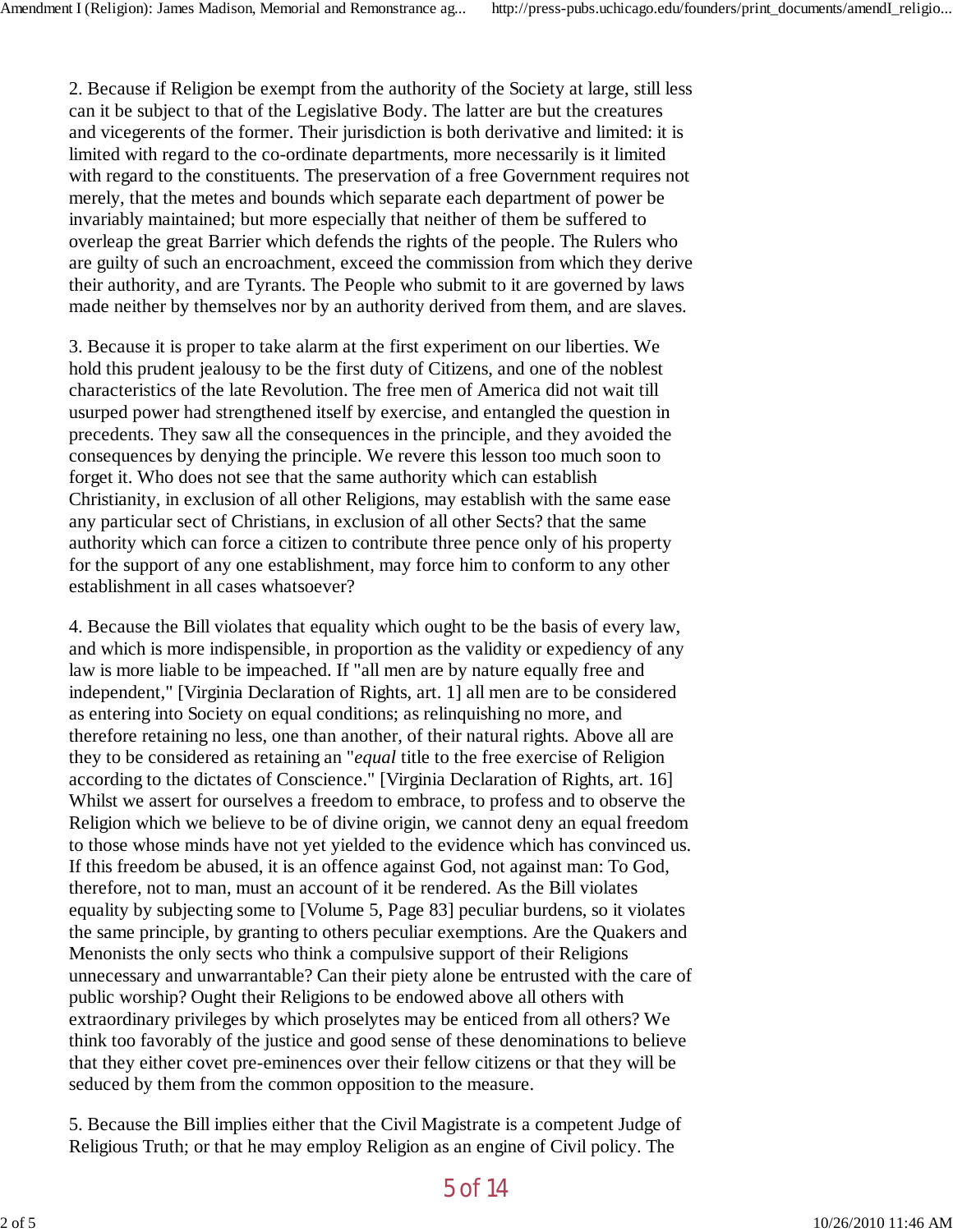first is an arrogant pretension falsified by the contradictory opinions of Rulers in all ages, and throughout the world: the second an unhallowed perversion of the means of salvation.

6. Because the establishment proposed by the Bill is not requisite for the support of the Christian Religion. To say that it is, is a contradiction to the Christian Religion itself, for every page of it disavows a dependence on the powers of this world: it is a contradiction to fact; for it is known that this Religion both existed and flourished, not only without the support of human laws, but in spite of every opposition from them, and not only during the period of miraculous aid, but long after it had been left to its own evidence and the ordinary care of Providence. Nay, it is a contradiction in terms; for a Religion not invented by human policy, must have pre-existed and been supported, before it was established by human policy. It is moreover to weaken in those who profess this Religion a pious confidence in its innate excellence and the patronage of its Author; and to foster in those who still reject it, a suspicion that its friends are too conscious of its fallacies to trust it to its own merits.

7. Because experience witnesseth that ecclesiastical establishments, instead of maintaining the purity and efficacy of Religion, have had a contrary operation. During almost fifteen centuries has the legal establishment of Christianity been on trial. What have been its fruits? More or less in all places, pride and indolence in the Clergy, ignorance and servility in the laity, in both, superstition, bigotry and persecution. Enquire of the Teachers of Christianity for the ages in which it appeared in its greatest lustre; those of every sect, point to the ages prior to its incorporation with Civil policy. Propose a restoration of this primitive State in which its Teachers depended on the voluntary rewards of their flocks, many of them predict its downfall. On which Side ought their testimony to have greatest weight, when for or when against their interest?

8. Because the establishment in question is not necessary for the support of Civil Government. If it be urged as necessary for the support of Civil Government only as it is a means of supporting Religion, and it be not necessary for the latter purpose, it cannot be necessary for the former. If Religion be not within the cognizance of Civil Government how can its legal establishment be necessary to Civil Government? What influence in fact have ecclesiastical establishments had on Civil Society? In some instances they have been seen to erect a spiritual tyranny on the ruins of the Civil authority; in many instances they have been seen upholding the thrones of political tyranny: in no instance have they been seen the guardians of the liberties of the people. Rulers who wished to subvert the public liberty, may have found an established Clergy convenient auxiliaries. A just Government instituted to secure & perpetuate it needs them not. Such a Government will be best supported by protecting every Citizen in the enjoyment of his Religion with the same equal hand which protects his person and his property; by neither invading the equal rights of any Sect, nor suffering any Sect to invade those of another.

9. Because the proposed establishment is a departure from that generous policy, which, offering an Asylum to the persecuted and oppressed of every Nation and Religion, promised a lustre to our country, and an accession to the number of its citizens. What a melancholy mark is the Bill of sudden degeneracy? Instead of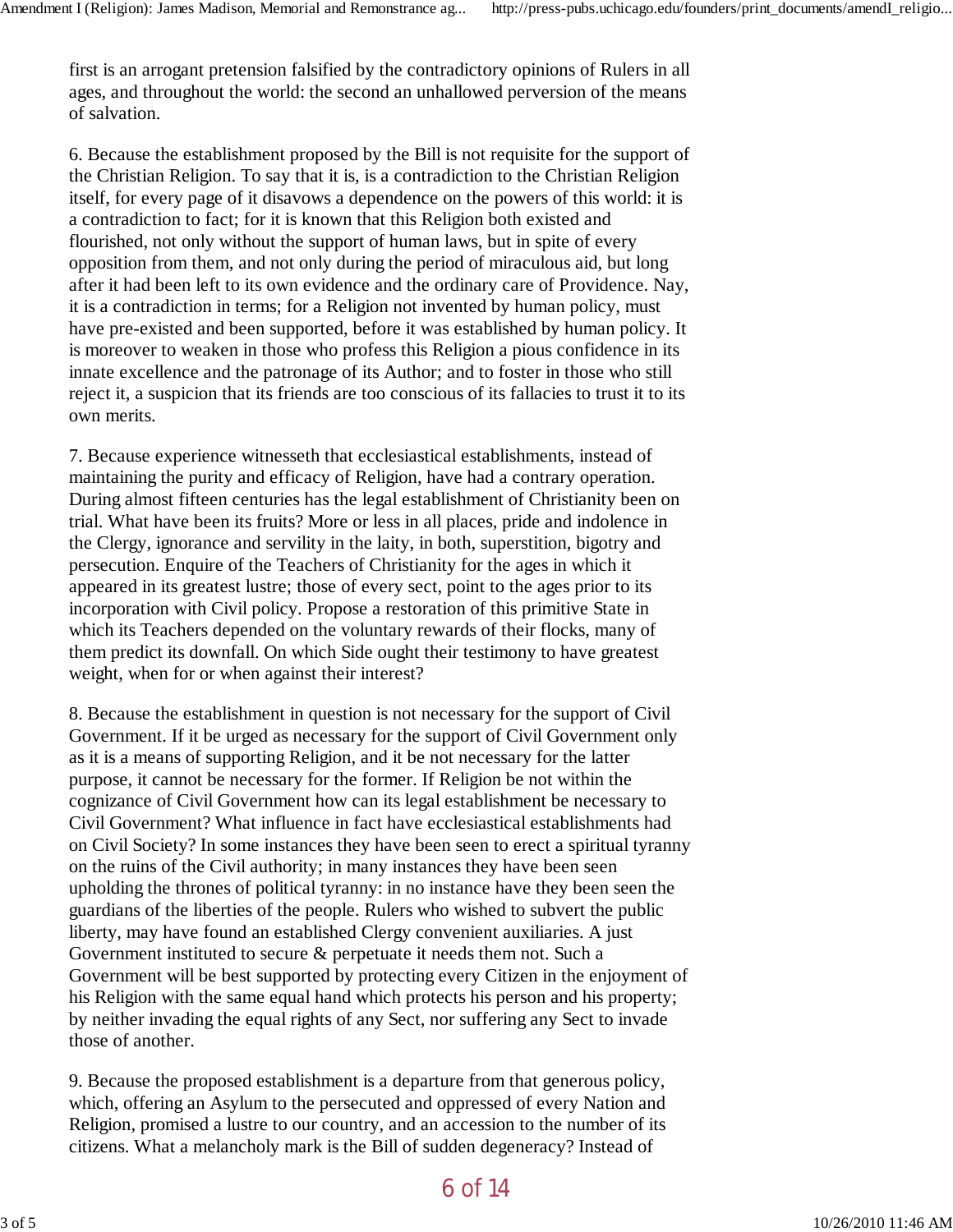holding forth an Asylum to the persecuted, it is itself a signal of persecution. It degrades from the equal rank of Citizens all those whose opinions in Religion do not bend to those of the Legislative authority. Distant as it may be in its present form from the Inquisition, it differs from it only in degree. The one is the first step, the other the last in the career of intolerance. The magnanimous sufferer under this cruel scourge in foreign Regions, must view the Bill as a Beacon on our Coast, warning him to seek some other haven, where liberty and philanthrophy in their due extent, may offer a more certain repose from his Troubles.

10. Because it will have a like tendency to banish our Citizens. The allurements presented by other situations are every day thinning their number. To superadd a fresh motive to emigration by revoking the liberty which they now enjoy, would be the same species of folly which has dishonoured and depopulated flourishing kingdoms.

11. Because it will destroy that moderation and harmony which the forbearance of our laws to intermeddle with Religion has produced among its several sects. Torrents of blood have been spilt in the old world, by vain attempts of the secular arm, to extinguish Religious discord, by proscribing all difference in Religious opinion. Time has at length revealed the true remedy. Every relaxation of narrow and rigorous policy, wherever it has been tried, has been found to assuage the disease. The American Theatre has exhibited proofs that equal and compleat liberty, if it does not wholly eradicate it, sufficiently destroys its malignant influence on the health and prosperity of the State. If with the salutary effects of this system under our own eyes, we begin to contract the bounds of Religious freedom, we know no name that will too severely reproach our folly. At least let warning be taken at the first fruits of the threatened innovation. The very appearance of the Bill has transformed "that Christian forbearance, love and charity," [Virginia Declaration of Rights, art. 16] which of late mutually prevailed, into animosities and jealousies, which may not soon be appeased. What mischiefs may not be dreaded, should this enemy to the public quiet be armed with the force of a law?

[Volume 5, Page 84]

12. Because the policy of the Bill is adverse to the diffusion of the light of Christianity. The first wish of those who enjoy this precious gift ought to be that it may be imparted to the whole race of mankind. Compare the number of those who have as yet received it with the number still remaining under the dominion of false Religions; and how small is the former! Does the policy of the Bill tend to lessen the disproportion? No; it at once discourages those who are strangers to the light of revelation from coming into the Region of it; and countenances by example the nations who continue in darkness, in shutting out those who might convey it to them. Instead of Levelling as far as possible, every obstacle to the victorious progress of Truth, the Bill with an ignoble and unchristian timidity would circumscribe it with a wall of defence against the encroachments of error.

13. Because attempts to enforce by legal sanctions, acts obnoxious to so great a proportion of Citizens, tend to enervate the laws in general, and to slacken the bands of Society. If it be difficult to execute any law which is not generally deemed necessary or salutary, what must be the case, where it is deemed invalid and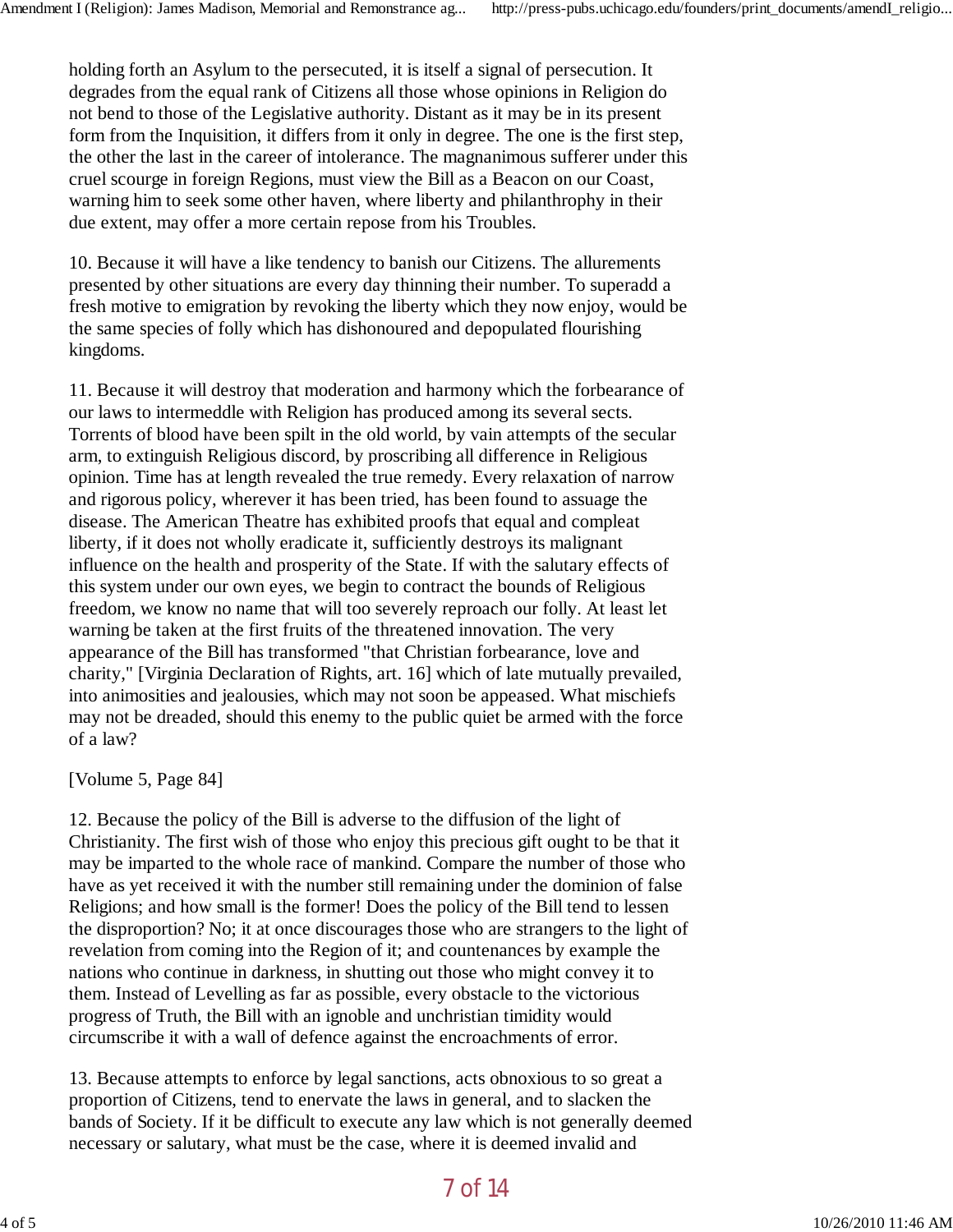dangerous? And what may be the effect of so striking an example of impotency in the Government, on its general authority?

14. Because a measure of such singular magnitude and delicacy ought not to be imposed, without the clearest evidence that it is called for by a majority of citizens, and no satisfactory method is yet proposed by which the voice of the majority in this case may be determined, or its influence secured. "The people of the respective counties are indeed requested to signify their opinion respecting the adoption of the Bill to the next Session of Assembly." But the representation must be made equal, before the voice either of the Representatives or of the Counties will be that of the people. Our hope is that neither of the former will, after due consideration, espouse the dangerous principle of the Bill. Should the event disappoint us, it will still leave us in full confidence, that a fair appeal to the latter will reverse the sentence against our liberties.

15. Because finally, "the equal right of every citizen to the free exercise of his Religion according to the dictates of conscience" is held by the same tenure with all our other rights. If we recur to its origin, it is equally the gift of nature; if we weigh its importance, it cannot be less dear to us; if we consult the "Declaration of those rights which pertain to the good people of Virginia, as the basis and foundation of Government," it is enumerated with equal solemnity, or rather studied emphasis. Either then, we must say, that the Will of the Legislature is the only measure of their authority; and that in the plenitude of this authority, they may sweep away all our fundamental rights; or, that they are bound to leave this particular right untouched and sacred: Either we must say, that they may controul the freedom of the press, may abolish the Trial by Jury, may swallow up the Executive and Judiciary Powers of the State; nay that they may despoil us of our very right of suffrage, and erect themselves into an independent and hereditary Assembly or, we must say, that they have no authority to enact into law the Bill under consideration. We the Subscribers say, that the General Assembly of this Commonwealth have no such authority: And that no effort may be omitted on our part against so dangerous an usurpation, we oppose to it, this remonstrance; earnestly praying, as we are in duty bound, that the Supreme Lawgiver of the Universe, by illuminating those to whom it is addressed, may on the one hand, turn their Councils from every act which would affront his holy prerogative, or violate the trust committed to them: and on the other, guide them into every measure which may be worthy of his blessing, may redound to their own praise, and may establish more firmly the liberties, the prosperity and the happiness of the Commonwealth.

#### **The Founders' Constitution**

Volume 5, Amendment I (Religion), Document 43 http://press-pubs.uchicago.edu/founders/documents/amendI\_religions43.html The University of Chicago Press

*The Papers of James Madison*. Edited by William T. Hutchinson et al. Chicago and London: University of Chicago Press, 1962--77 (vols. 1--10); Charlottesville: University Press of Virginia, 1977--(vols. 11--).

© 1987 by The University of Chicago All rights reserved. Published 2000 http://press-pubs.uchicago.edu/founders/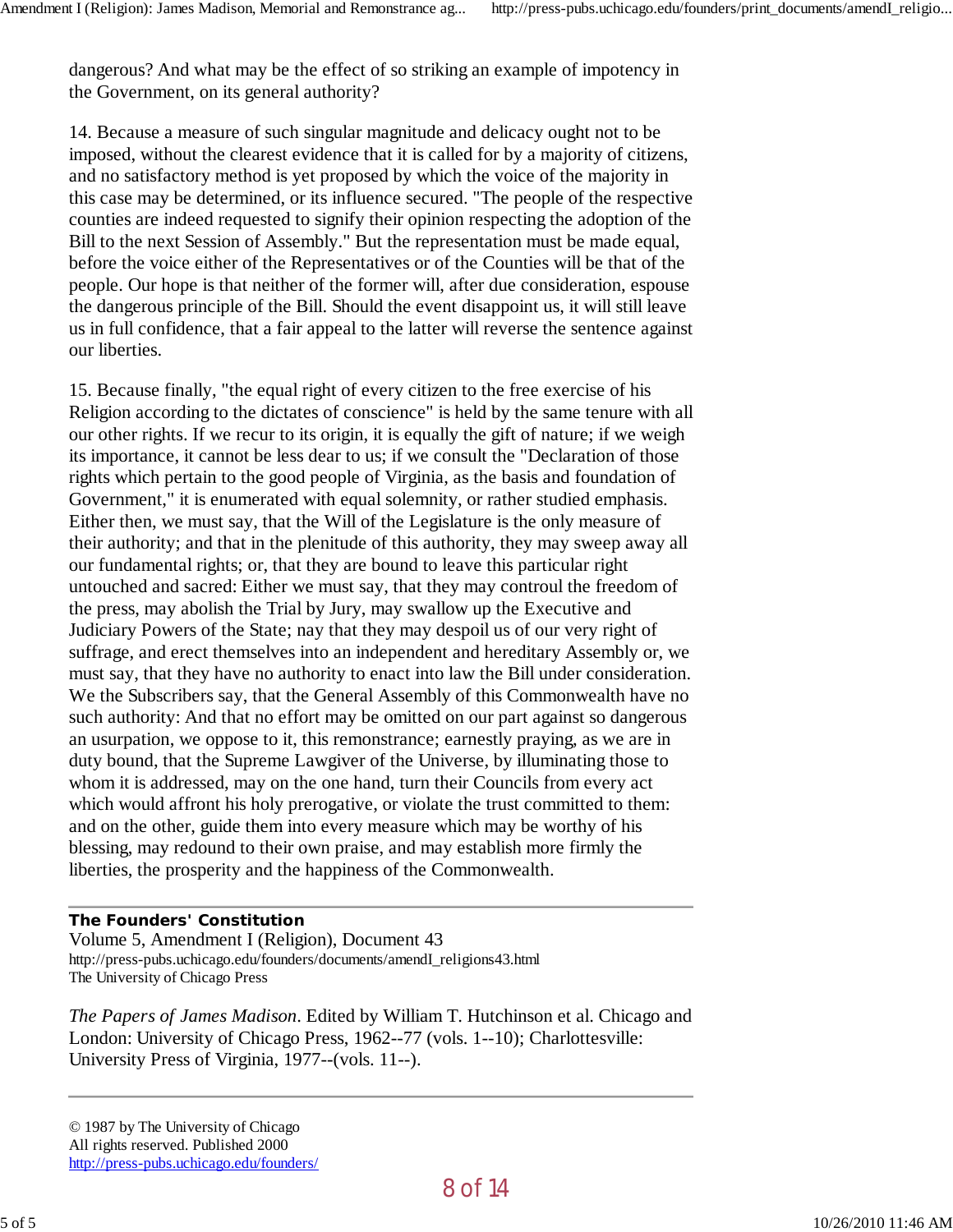## **The Virginia Act For Establishing Religious Freedom**

Thomas Jefferson, 1786

Well aware that Almighty God hath created the mind free; that all attempts to influence it by temporal punishments or burdens, or by civil incapacitations, tend only to beget habits of hypocrisy and meanness, and are a departure from the plan of the Holy Author of our religion, who being Lord both of body and mind, yet chose not to propagate it by coercions on either, as was in his Almighty power to do; that the impious presumption of legislators and rulers, civil as well as ecclesiastical, who, being themselves but fallible and uninspired men, have assumed dominion over the faith of others, setting up their own opinions and modes of thinking as the only true and infallible, and as such endeavoring to impose them on others, hath established and maintained false religions over the greatest part of the world, and through all time; that to compel a man to furnish contributions of money for the propagation of opinions which he disbelieves, is sinful and tyrannical; that even the forcing him to support this or that teacher of his own religious persuasion, is depriving him of the comfortable liberty of giving his contributions to the particular pastor whose morals he would make his pattern, and whose powers he feels most persuasive to righteousness, and is withdrawing from the ministry those temporal rewards, which proceeding from an approbation of their personal conduct, are an additional incitement to earnest and unremitting labors for the instruction of mankind; that our civil rights have no dependence on our religious opinions, more than our opinions in physics or geometry; that, therefore, the proscribing any citizen as unworthy the public confidence by laying upon him an incapacity of being called to the offices of trust and emolument, unless he profess or renounce this or that religious opinion, is depriving him injuriously of those privileges and advantages to which in common with his fellow citizens he has a natural right; that it tends also to corrupt the principles of that very religion it is meant to encourage, by bribing, with a monopoly of worldly honors and emoluments, those who will externally profess and conform to it; that though indeed these are criminal who do not withstand such temptation, yet neither are those innocent who lay the bait in their way; that to suffer the civil magistrate to intrude his powers into the field of opinion and to restrain the profession or propagation of principles, on the supposition of their ill tendency, is a dangerous fallacy, which at once destroys all religious liberty, because he being of course judge of that tendency, will make his opinions the rule of judgment, and approve or condemn the sentiments of others only as they shall square with or differ from his own; that it is time enough for the rightful purposes of civil government, for its officers to interfere when principles break out into overt acts against peace and good order; and finally, that truth is great and will prevail if left to herself, that she is the proper and sufficient antagonist to error, and has nothing to fear from the conflict, unless by human interposition disarmed of her natural weapons, free argument and debate, errors ceasing to be dangerous when it is permitted freely to contradict them.

Be it therefore enacted by the General Assembly, That no man shall be compelled to frequent or support any religious worship, place, or ministry whatsoever, nor shall be enforced, restrained, molested, or burdened in his body or goods, nor shall otherwise suffer on account of his religious opinions or belief; but that all men shall be free to profess, and by argument to maintain, their opinions in matters of religion, and that the same shall in nowise diminish, enlarge, or affect their civil capacities.

And though we well know this Assembly, elected by the people for the ordinary purposes of legislation only, have no powers equal to our own and that therefore to declare this act irrevocable would be of no effect in law, yet we are free to declare, and do declare, that the rights hereby asserted are of the natural rights of mankind, and that if any act shall be hereafter passed to repeal the present or to narrow its operation, such act will be an infringement of natural right.

**Comment:**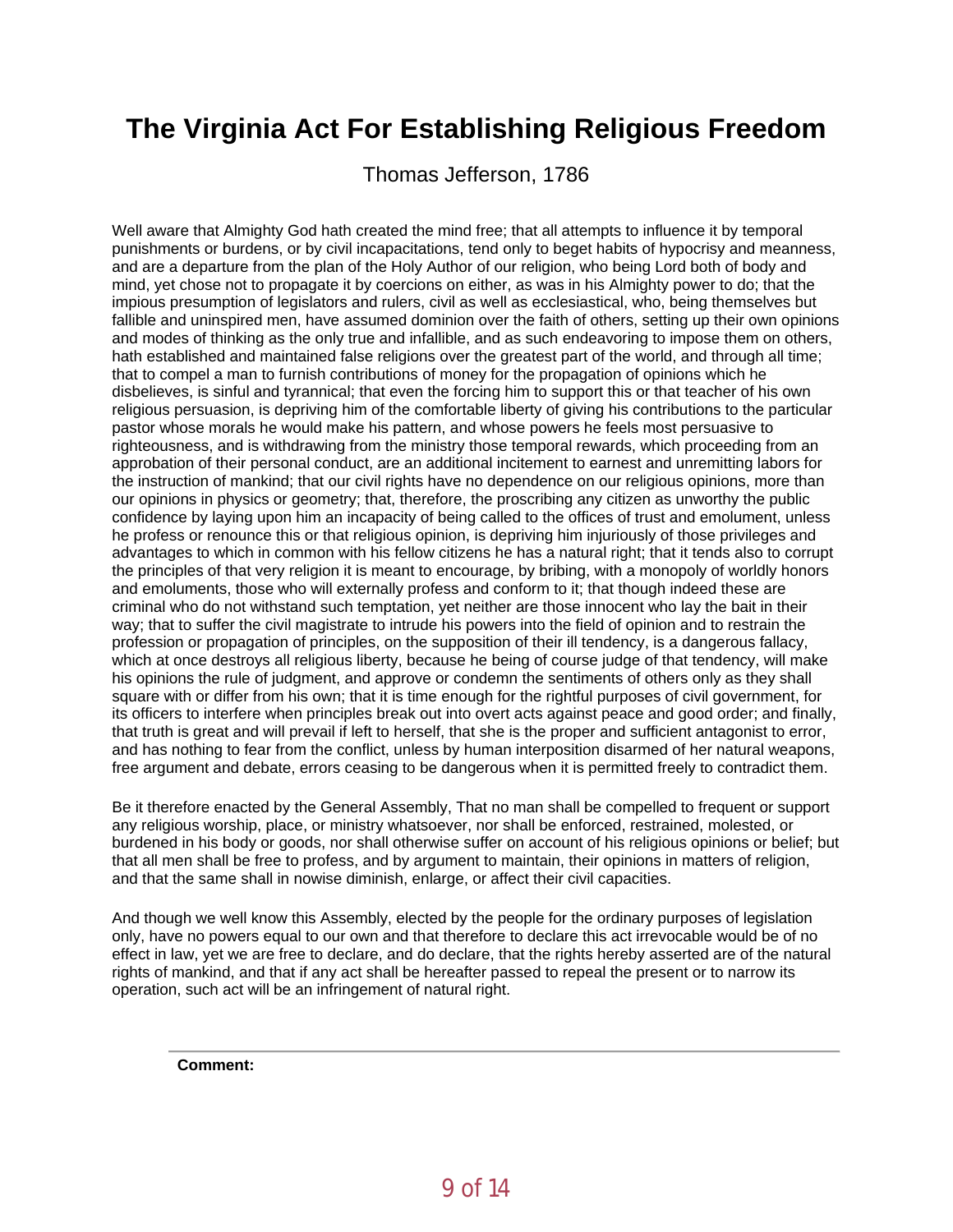Thomas Jefferson drafted *The Virginia Act for Establishing Religious Freedom* in 1779 three years after he wrote the *Declaration of* 

 *Independence*. The act was not passed by the General Assembly of the Commonwealth of Virginia until 1786. Jefferson was by then in Paris as

 the U.S. Ambassador to France. The Act was resisted by a group headed by Patrick Henry who sought to pass a bill that would have assessed

 all the citizens of Virginia to support a plural establishment. James Madison's *Memorial and Remonstrance Against Religious Assessments* was,

 and remains, a powerful argument against state supported religion. It was written in 1785, just a few months before the General Assembly passed

 Jefferson's religious freedom bill. Both the draft version of the *Virginia Act for Establishing Religious Freedom* and the

Memorial and Remonstrance Against Religious

Assessments are availalbe on this site.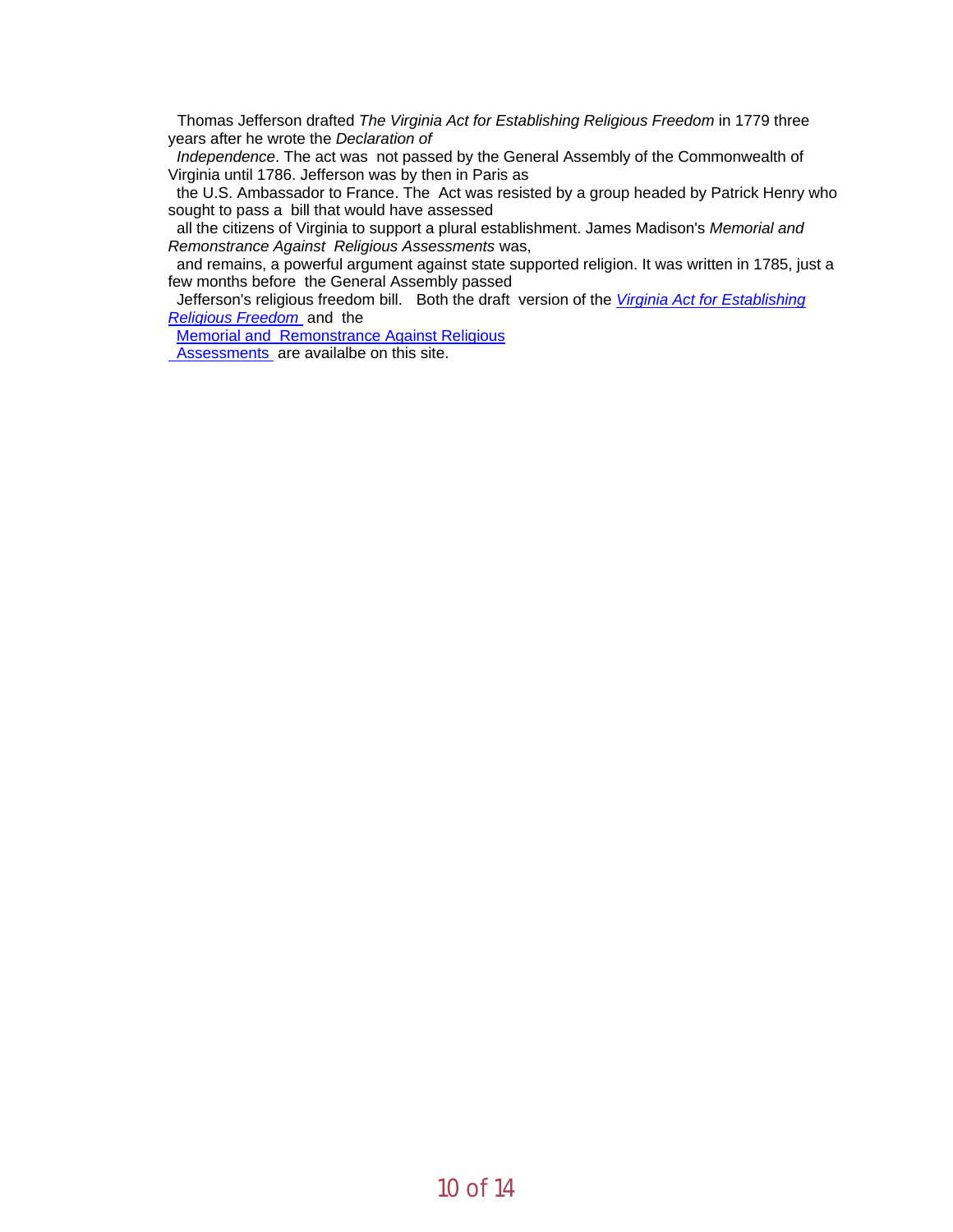## **The First 10 Amendments to the Constitution as Ratified by the States**

December 15, 1791

## **Preamble**

# Congress OF THE United States

*begun and held at the City of New York, on Wednesday the Fourth of March, one thousand seven hundred and eighty nine.*

THE Conventions of a number of the States having at the time of their adopting the Constitution, expressed a desire, in order to prevent misconstruction or abuse of its powers, that further declaratory and restrictive clauses should be added: And as extending the ground of public confidence in the Government, will best insure the beneficent ends of its institution

RESOLVED by the Senate and House of Representatives of the United States of America, in Congress assembled, two thirds of both Houses concurring, that the following Articles be proposed to the Legislatures of the several States, as Amendments to the Constitution of the United States, all or any of which Articles, when ratified by three fourths of the said Legislatures, to be valid to all intents and purposes, as part of the said Constitution; viz.:

ARTICLES in addition to, and Amendment of the Constitution of the United States of America, proposed by Congress, and ratified by the Legislatures of the several States, pursuant to the fifth Article of the original Constitution.



**Amendment I** 

Congress shall make no law respecting an establishment of religion, or prohibiting the free exercise thereof; or abridging the freedom of speech, or of the press; or the right of the people peaceably to assemble, and to petition the Government for a redress of grievances.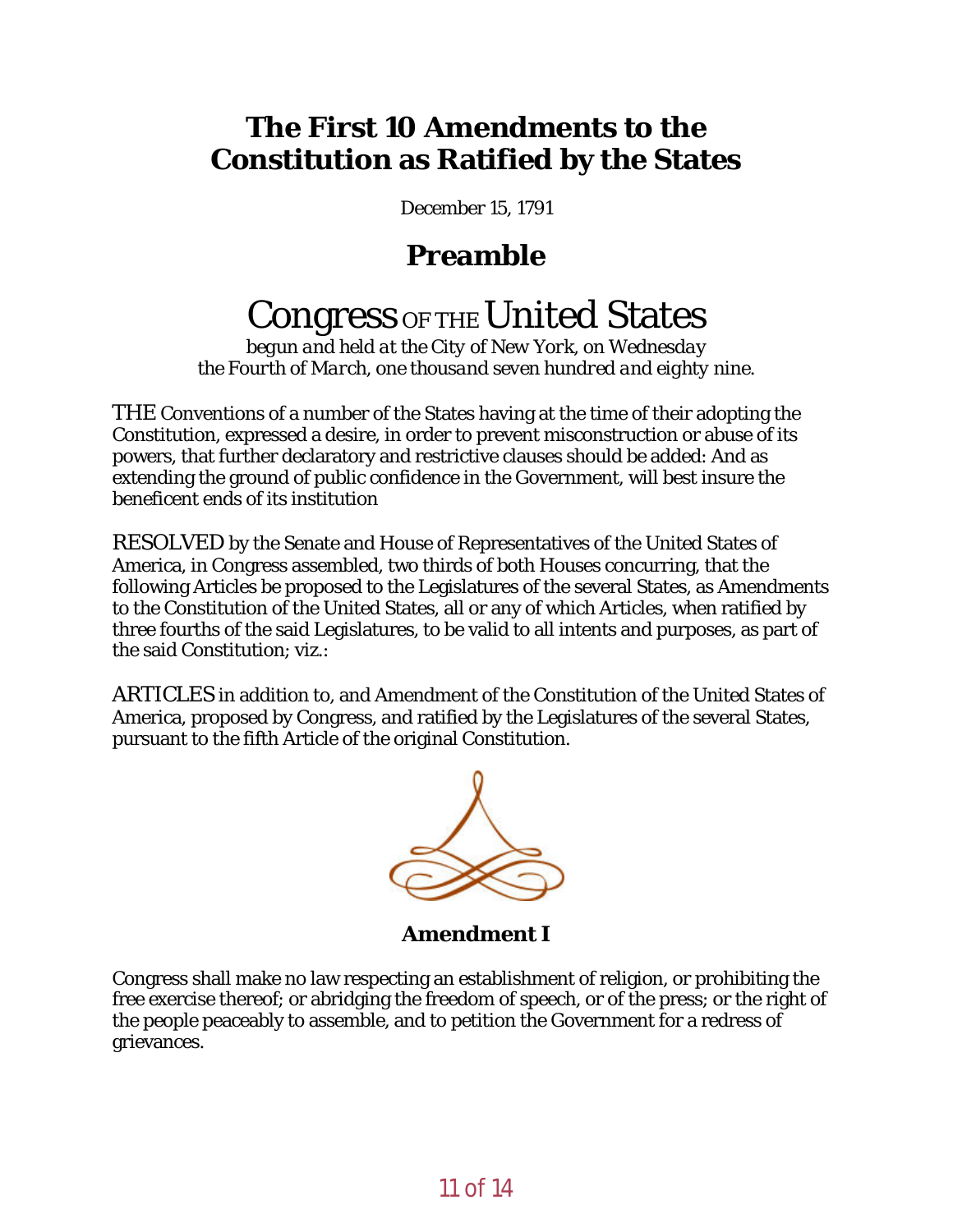### **Amendment II**

A well regulated Militia being necessary to the security of a free State, the right of the people to keep and bear Arms shall not be infringed.

### **Amendment III**

No Soldier shall, in time of peace be quartered in any house, without the consent of the Owner, nor in time of war, but in a manner to be prescribed by law.

### **Amendment IV**

The right of the people to be secure in their persons, houses, papers, and effects, against unreasonable searches and seizures, shall not be violated, and no Warrants shall issue, but upon probable cause, supported by Oath or affirmation, and particularly describing the place to be searched, and the persons or things to be seized.

### **Amendment V**

No person shall be held to answer for a capital, or otherwise infamous crime, unless on a presentment or indictment of a Grand Jury, except in cases arising in the land or naval forces, or in the Militia, when in actual service in time of War or public danger; nor shall any person be subject for the same offence to be twice put in jeopardy of life or limb; nor shall be compelled in any criminal case to be a witness against himself, nor be deprived of life, liberty, or property, without due process of law; nor shall private property be taken for public use, without just compensation.

### **Amendment VI**

In all criminal prosecutions, the accused shall enjoy the right to a speedy and public trial, by an impartial jury of the State and district wherein the crime shall have been committed, which district shall have been previously ascertained by law, and to be informed of the nature and cause of the accusation; to be confronted with the witnesses against him; to have compulsory process for obtaining witnesses in his favor, and to have the Assistance of Counsel for his defence.

### **Amendment VII**

In suits at common law, where the value in controversy shall exceed twenty dollars, the right of trial by jury shall be preserved, and no fact tried by a jury, shall be otherwise reexamined in any Court of the United States, than according to the rules of the common law.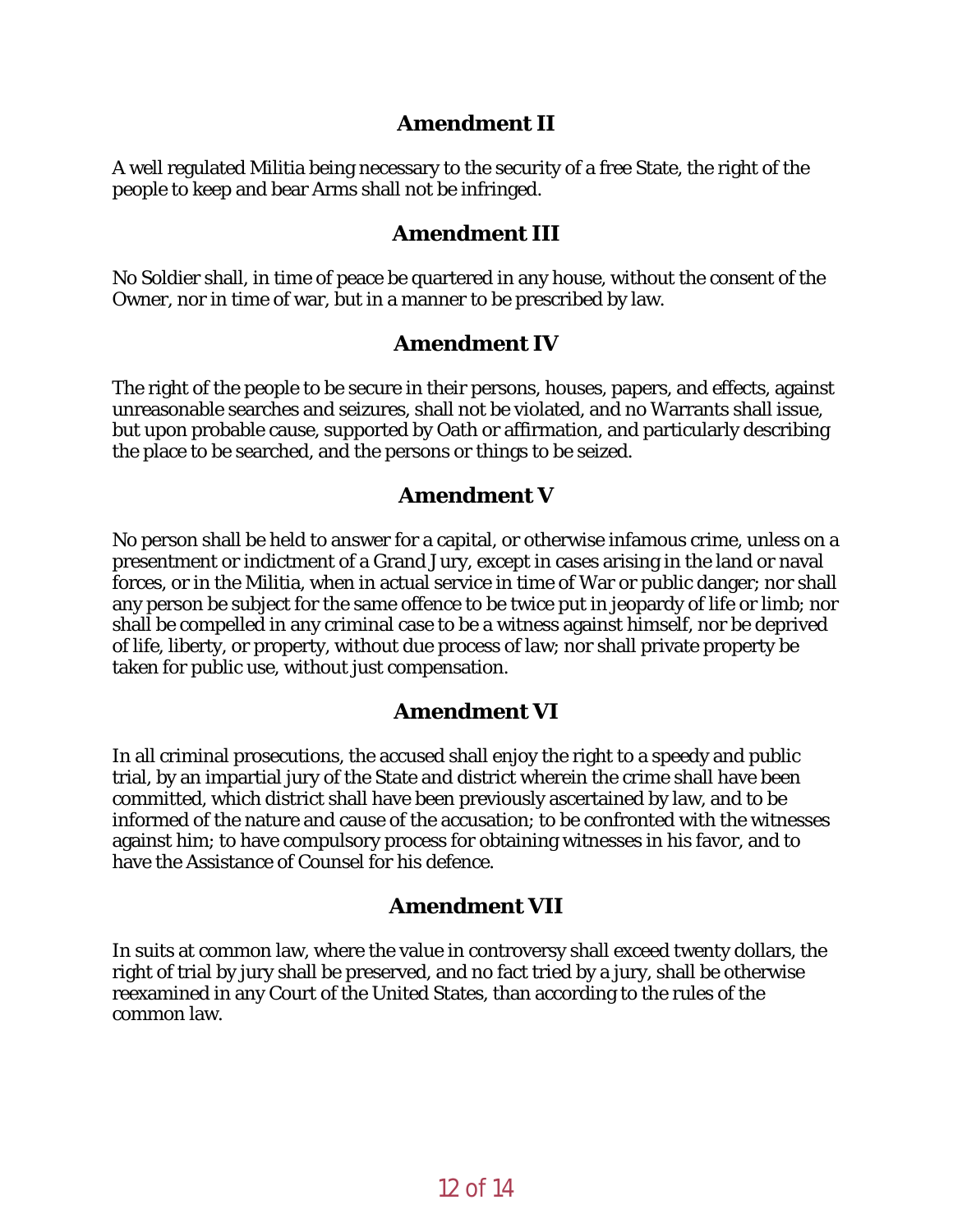### **Amendment VIII**

Excessive bail shall not be required, nor excessive fines imposed, nor cruel and unusual punishments inflicted.

### **Amendment IX**

The enumeration in the Constitution, of certain rights, shall not be construed to deny or disparage others retained by the people.

### **Amendment X**

The powers not delegated to the United States by the Constitution, nor prohibited by it to the States, are reserved to the States respectively, or to the people.